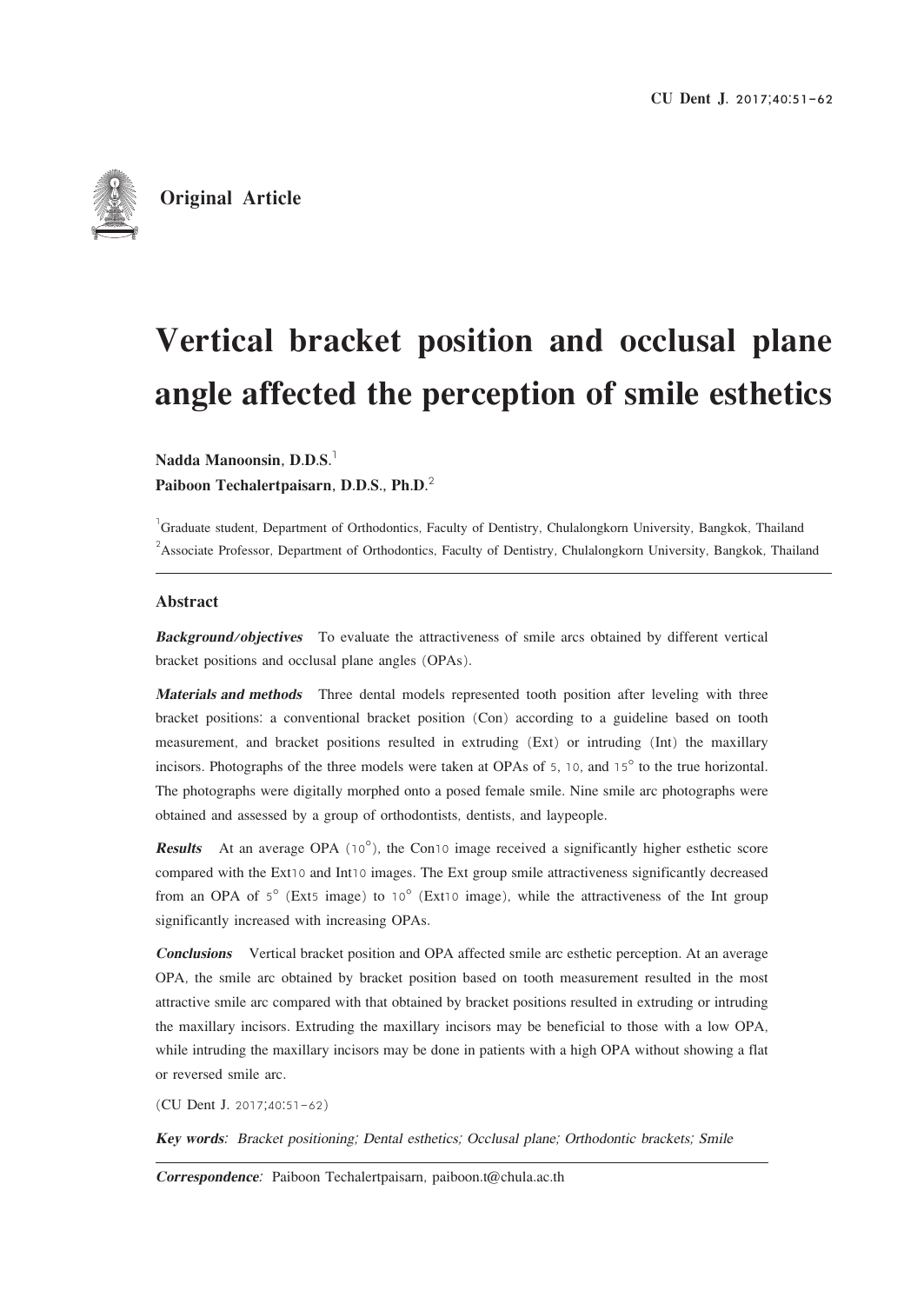## **Introduction**

An esthetically pleasing smile is frequently requested by people seeking orthodontic treatment. Because a smile is framed by soft tissue, an attractive smile is also determined by a harmonious relationship between the lips and teeth. Therefore, the relationship of the curvature of the incisal edges of the maxillary incisors and canines to that of the lower lip in a posed smile, the smile arc, should be considered in treatment planning (Sarver, 2001).

The ideal smile arc has a maxillary incisal edge curvature parallel to that of the lower lip when smiling; the term consonant describes this parallel relationship. A non-consonant smile arc is characterized by either a flat or reversed maxillary incisal curvature relative to that of the lower lip (Sarver, 2001).

When using a straight-wire technique, the vertical position of the teeth is determined by the vertical bracket position, which affects the smile arc. Sarver suggested that normal orthodontic alignment of the maxillary and mandibular arches may result in a loss of curvature of the maxillary incisors relative to the lower lip curvature (Sarver, 2001). In patients with a gummy smile, maxillary incisor intrusion may improve the gingival display; however, this may result in smile arc flattening. Also, preventing of a deep bite during anterior teeth retraction by intruding the maxillary incisors (Hilgers and Farzin-Nia, 1992) may lead to a flat smile arc. Ackerman et al. reported flattening of the smile arc in approximately 33% of orthodontic treated patients, which was six-fold higher compared with the untreated group (Ackerman et al., 1998).

When considering smile esthetics, however, some recommendations argue against the conventional bracket position and intruding the maxillary incisors. A set formula for bracket position based on tooth measurement compromises the curvature of the maxillary incisal edges, and is not suitable for maximum esthetics (Sarver, 2001). Sabri stated that in bracket positioning, the same level

should not be used for all patients to achieve optimal smile arc esthetics (Sabri, 2005). Some orthodontists prefer the smile arc protection strategy, which suggests clinicians should place brackets on maxillary anterior teeth relatively more gingivally than is common, to accentuate the curvature of maxillary incisal edges and obtain an ideal smile (Pitts, 2009). This may be true if the smile is observed parallel to the occlusal plane. However, this strategy has not been evaluated scientifically to determine if it achieves its stated goal with the human morphology and anatomy that have various antero-posterior occlusal plane angles (OPAs) (Downs, 1949).

This study evaluated the attractiveness of smile arcs obtained by different vertical bracket positions and OPAs. Three bracket positions were tested: conventional bracket position based on tooth measurement, and bracket positions resulted in extruding or intruding the maxillary incisors. The null hypothesis tested was that the attractiveness of smile arcs obtained by different vertical bracket positions and OPAs were not different.

## Materials and methods

The study protocol was approved by the Human Research Ethics Committee. This study was conducted in three phases (Figure 1). Prior to Phase 1, a photograph of a posed female smile considered to be an esthetic smile (well-aligned teeth, a Class I incisor relationship, 1 mm gingival display, central incisor gingival lines matching the canines with the laterals' line 0.5 mm below) was obtained by taking a photograph of the lower one-third of the face using a digital camera (Canon EOS 50D, Tokyo, Japan).

## Phase 1: Simulation of tooth position at different bracket positions and OPAs

1. Horizontal lines (bracket slot positions) were drawn on the labial and buccal surfaces of 12 artificial maxillary teeth (New Ace, Yamahashi Dental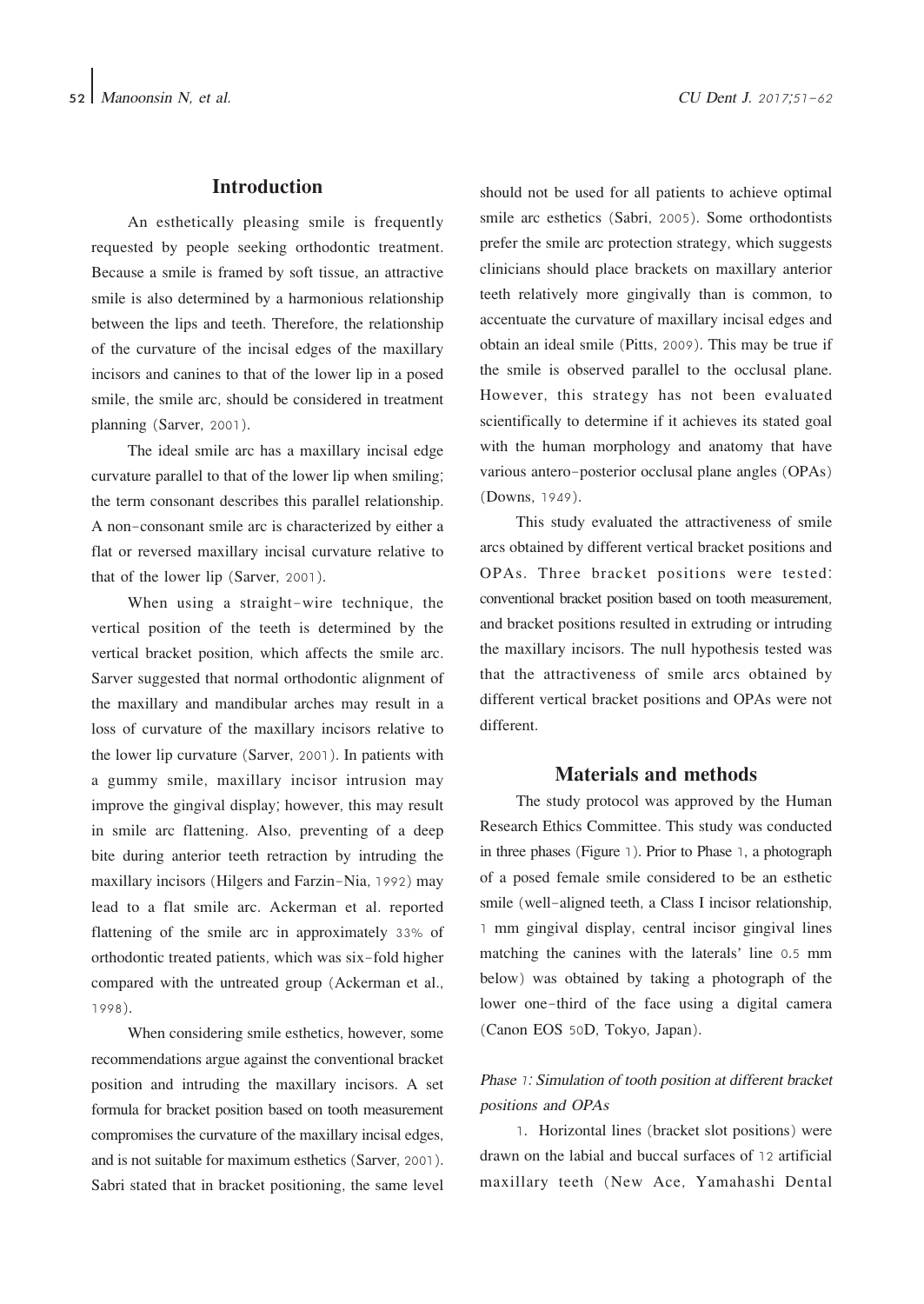

Figure 1: Schematic diagram of smile construction.

Products, NJ) based on tooth measurement per the MBT Versatile+ Appliance Bracket Placement Guide (Unitek, 2015), using a Boone gauge (Ormco, Orange, CA). The guideline was used for model 1; models 2 and 3 had vertical position alterations on the central and lateral incisors, as described below

Model 1 (Conventional group: Con) Based on the placement guideline (Unitek, 2015), the lines were drawn 5 mm from the incisal edges of the maxillary central incisors and canines and 4.5 mm from the incisal edges of the lateral incisors.

Model 2 (Extruded group: Ext) For the maxillary central and lateral incisors, the lines were marked 1 and 0.5 mm, respectively, more gingivally than those of the guideline to simulate maxillary incisors extrusion and accentuate the smile arc.

Model 3 (Intruded group: Int) The lines on the maxillary central and lateral incisors were drawn 1 mm more incisally than the guideline to simulate a 1-mm maxillary incisor intrusion.

2. For each model, the upper and lower artificial teeth were aligned on occlusal rims mounted on an articulator (Hanau, Buffalo, New York, NY) to obtain a molar and canine Class I relationship, normal overjet and overbite. For the upper arch, the vertical positions of the teeth were determined by leveling the horizontal lines on each tooth into a straight line (Figure 2). The inter-canine width and clinical crown length of the same tooth on each model were controlled to be equal.

3. Each model was positioned to have the occlusal plane parallel to the true horizontal. A digital camera on an adjustable tripod (Velbon Victory 450,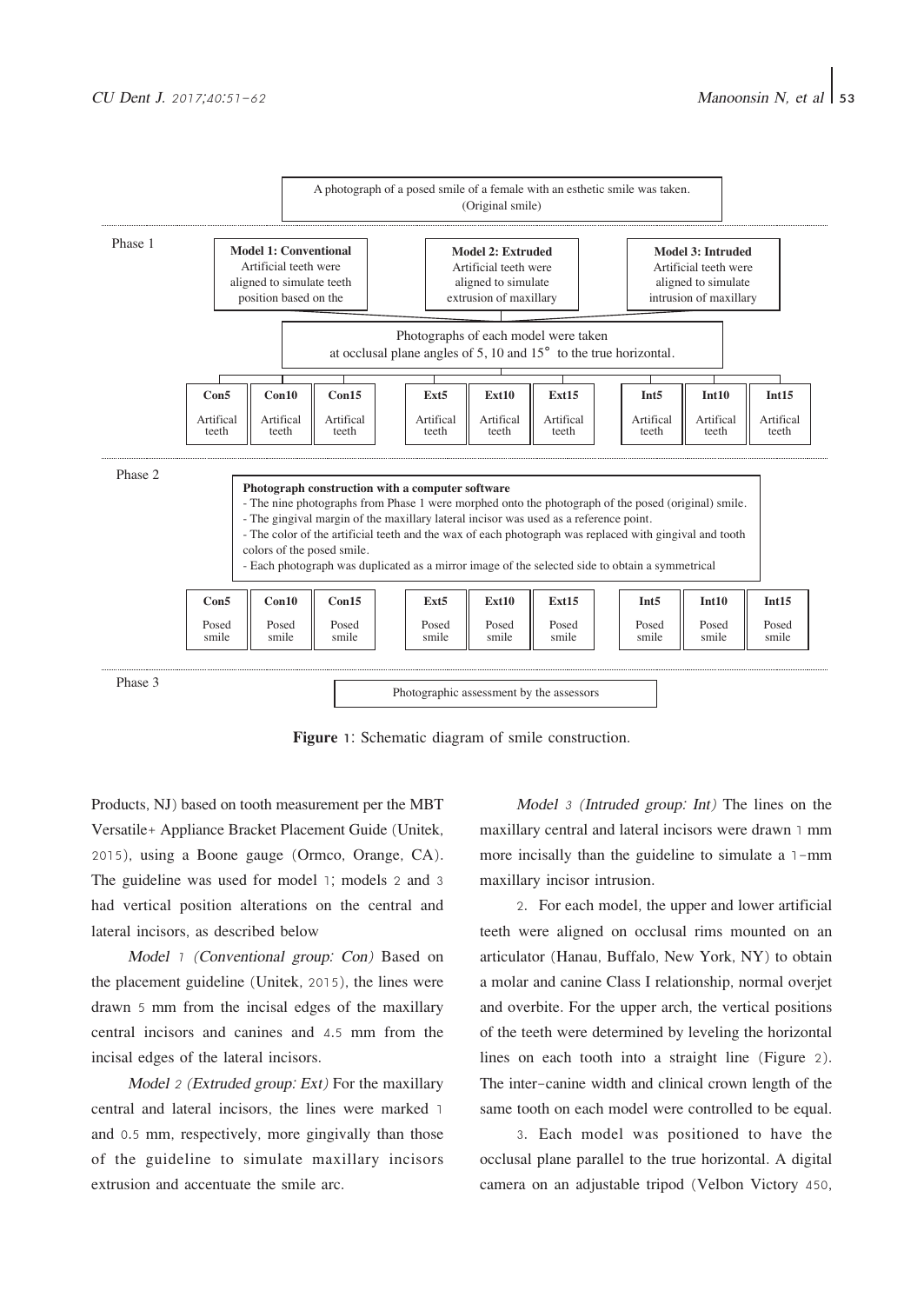

Figure 2: Frontal and lateral view of different bracket positions at an OPA of  $0^{\circ}$  A) Conventional group, B) Extruded group, and C) Intruded group.



Figure 3. The nine smiles with different bracket positions and OPAs A) Con5, B) Con10, C) Con15, D) Ext5, E) Ext10, F) Ext15, G) Int5, H) Int10, and I) Int15.

Berkshire, United Kingdom) was used to take photographs of each model at OPAs of 5, 10 and 15° to the true horizontal. An inclinometer application on an iPhone (Apple Inc, Cupertino, CA) and a weighted pendulum were used for angle measurements. Nine photographs of three models at three OPAs were obtained.

#### Phase 2: Photograph construction

1. Adobe Photoshop CS4 software (Adobe Systems Incorporated, San Jose, CA) was used to morph the nine photographs from Phase 1 onto the posed smile previously taken, using the maxillary lateral incisor gingival line as a reference point. For magnification control, the maxillary lateral incisor width from the photographs and the posed smile were adjusted to be equal.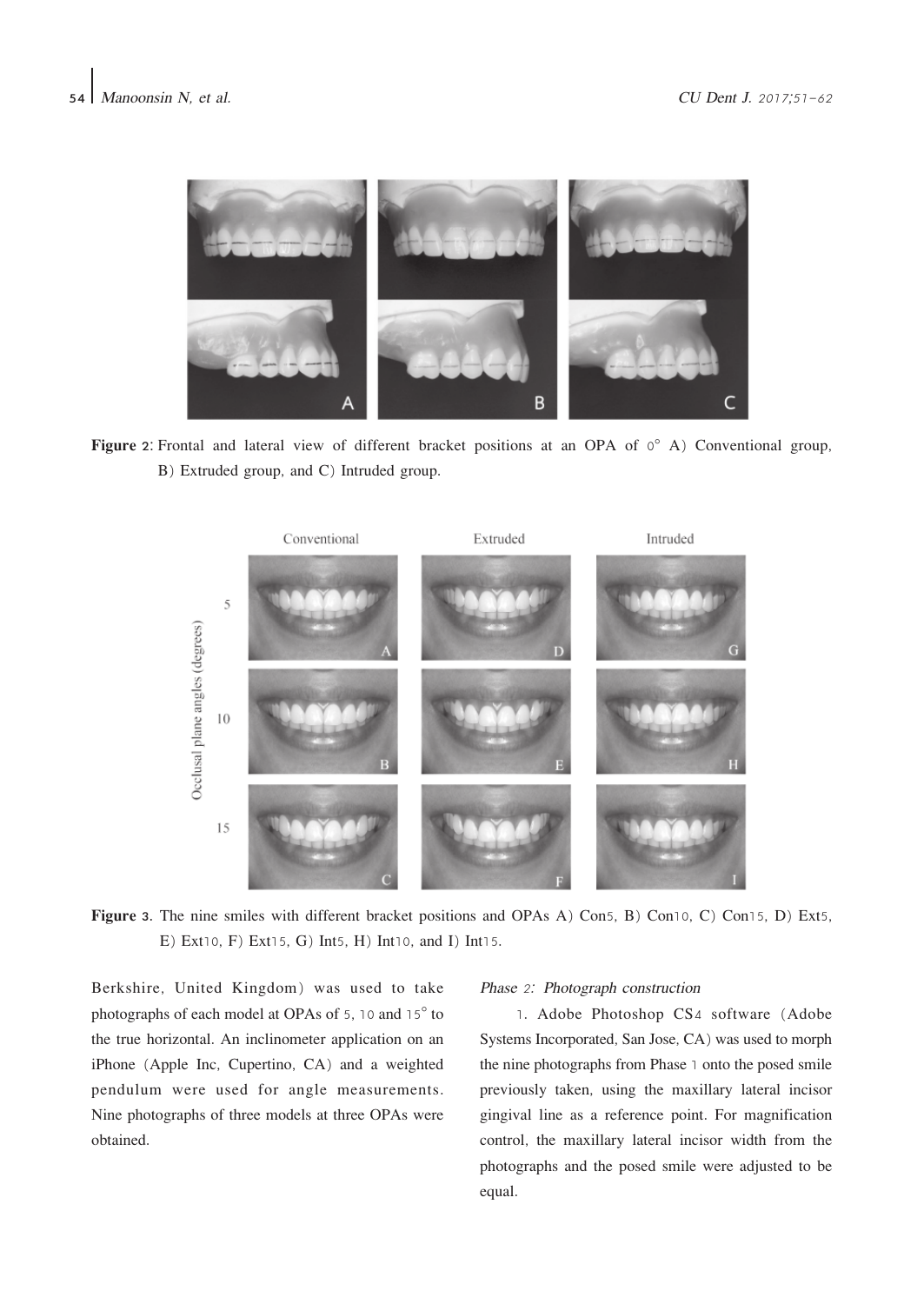|                                     | <b>Orthodontists</b> | Non-orthodontists | Laypeople      |
|-------------------------------------|----------------------|-------------------|----------------|
| <b>Gender</b><br>Male               | $20(36.4\%)$         | 24 (43.6%)        | 26 (47.3%)     |
| Female                              | 35 (63.6%)           | $31(56.4\%)$      | 29 (52.7%)     |
| Total                               | 55 (100%)            | 55 (100%)         | 55 (100%)      |
| Age (years $\pm$ S.D.)              | $37.2 \pm 9.6$       | $31.3 \pm 5.4$    | $29.0 \pm 9.1$ |
| <b>Education level attained</b>     |                      |                   |                |
| Secondary school                    | $\circ$              | 0                 | $4(7.3\%)$     |
| High school                         | $\Omega$             | 0                 | $8(14.5\%)$    |
| Diplomas                            | $\Omega$             | $\circ$           | $8(14.5\%)$    |
| Bachelor's degree                   | $\circ$              | 26 (47.3%)        | 22 (40%)       |
| Higher than bachelor's degree       | 55 (100%)            | 29 (52.7%)        | 13 (23.6%)     |
| <b>Experience of orthodontists</b>  |                      |                   |                |
| During residency training           | $8(14.5\%)$          |                   |                |
| Less than 5 years                   | 25 (45.5%)           |                   |                |
| $5 - 10$ years                      | $9(16.4\%)$          |                   |                |
| $11 - 15$ years                     | $4(7.3\%)$           |                   |                |
| $16 - 20$ years                     | $3(5.4\%)$           |                   |                |
| More than 20 years                  | $6(10.9\%)$          |                   |                |
| Intra-class correlation coefficient | 0.81                 | 0.72              | 0.78           |
| (ICC)                               | Substantial          | Fairly good       | Fairly good    |

Table 1: The demographic data and intra-class correlation coefficients of the assessors.

2. One side of each photograph was selected. The color of the artificial teeth and the wax of each photograph was replaced with the gingival and tooth colors of the posed smile. Each photograph was duplicated as a mirror image of the selected side to obtain a symmetrical image.

3. The nine photographs representing different bracket positions and OPAs were separately printed on  $4 \times 6$  inch photographic paper and attached to a photograph album, one image per page, in a random order for assessment (Figure 3).

#### Phase 3: Photographic assessment

1. The sample size was calculated to achieve a power of 80% with an alpha significance level of 0.05, indicating that a sample size of 44 was needed. Three

groups were defined: a sample of Faculty and resident orthodontists, a sample of Faculty and resident dentists (non-orthodontists) and laypeople without a dental professional background randomly selected from Bangkok. Fifty-five assessors were included in each group. The assessors provided their age, sex and education level†attained. The orthodontists provided the number of years they have treated orthodontic patients.

2. The assessors viewed each photograph as long as they found necessary. The individuals in each group evaluated the maxillary anterior teeth and rated the attractiveness of each smile photograph in a quiet environment with good lighting using a seven-point Likert scale:  $1 = Awful$ ,  $2 = Bad$ ,  $3 = Fairly bad$ ,  $4 = Okay$ , 5=Good, 6=Great or 7=Perfect. The mean smile arc esthetic score of each photograph was calculated.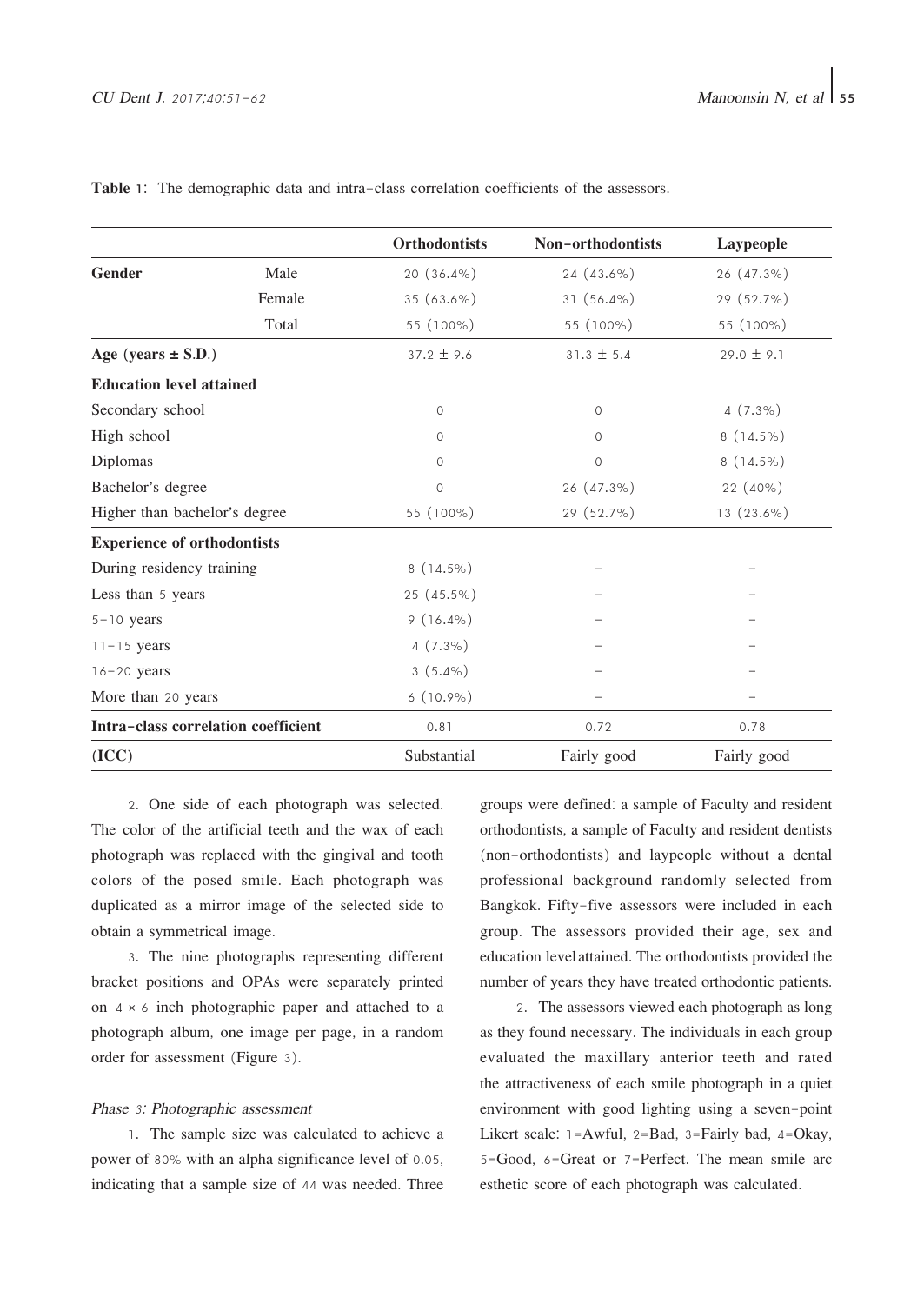3. For intra-examiner reliability, 11 assessors (20%) from each group were selected randomly to reassess a second set of the same photographs arranged in a different order.

#### Statistical analysis

Intra-examiner reliability was evaluated by the Intra-class correlation coefficient. For evaluation of smile attractiveness based on different bracker positions and OPAs, mean scores between images were compared using the Friedman's and Wilcoxon Signed Rank tests at a 0.05 significance level.

#### **Results**

The demographic data of the assessors are shown in Table 1.

#### Reliability

The intra-class correlation coefficient (ICC) for the orthodontists was 0.81, indicating substantial reliability. The ICC for the non-orthodontists and laypeople were 0.72 and 0.78, respectively, indicating fairly good reliability for these groups (Landis and Koch, 1977) (Table 1).

#### Esthetic Scores

We analyzed the scores based on OPA (Table 2, Fig. 4). We found that, at an OPA of  $5^\circ$ , the Ext5 image was the most attractive compared with the Con5 and Int5 images. When the OPA was increased to 10°, the scores of the Con and the Int group significantly increased with the Con10 image being the most attractive compared with the Ext10 and the Int10 images. When the OPA was increased to 15°, the Con15 and the Ext15 image scores were not significantly different, however, their scores were significantly higher than that of the Int15 image.

At identical bracket positions, the smile arc esthetic score of the Con5 image was assessed significantly lower than that of the Con10 and Con15 images, with the Con10 image being the most attractive. The extruded group obtained the highest score at an OPA of 5° (Ext5 image). Compared by OPA, the scores of the Ext10 and Ext15 images were not significantly different; however, they were significantly lower than that of the Ext5 image. For the intruded group, the smile arc esthetics increased significantly with increasing OPAs (Table 2, Figure 4).

Table 2: Means and standard deviations of smile arc esthetics.

|              |              | <b>Bracket positions</b>      |                               |                               |
|--------------|--------------|-------------------------------|-------------------------------|-------------------------------|
|              |              | <b>Conventional</b>           | <b>Extruded</b>               | Intruded                      |
| Occlusal     | $5^\circ$    | 4.33 $\pm$ 1.3 <sup>Aa</sup>  | 5.68 $\pm$ 0.84 <sup>Ab</sup> | 3.03 $\pm$ 1.27 <sup>Ac</sup> |
| plane angles | $10^{\circ}$ | 5.69 ± 0.97 <sup>Ba</sup>     | 5.26 $\pm$ 0.99 <sup>Bb</sup> | 3.97 $\pm$ 1.27 <sup>Bc</sup> |
|              | $15^{\circ}$ | 5.26 $\pm$ 0.94 <sup>Ca</sup> | 5.22 ± 1.11 <sup>Ba</sup>     | 4.73 $\pm$ 1.08 <sup>Cb</sup> |

Different uppercase letters indicate significant differences  $(p < 0.05)$  of means within the same bracket position. Different lowercase letters indicate significant differences  $(p<0.05)$  of means within the same OPA.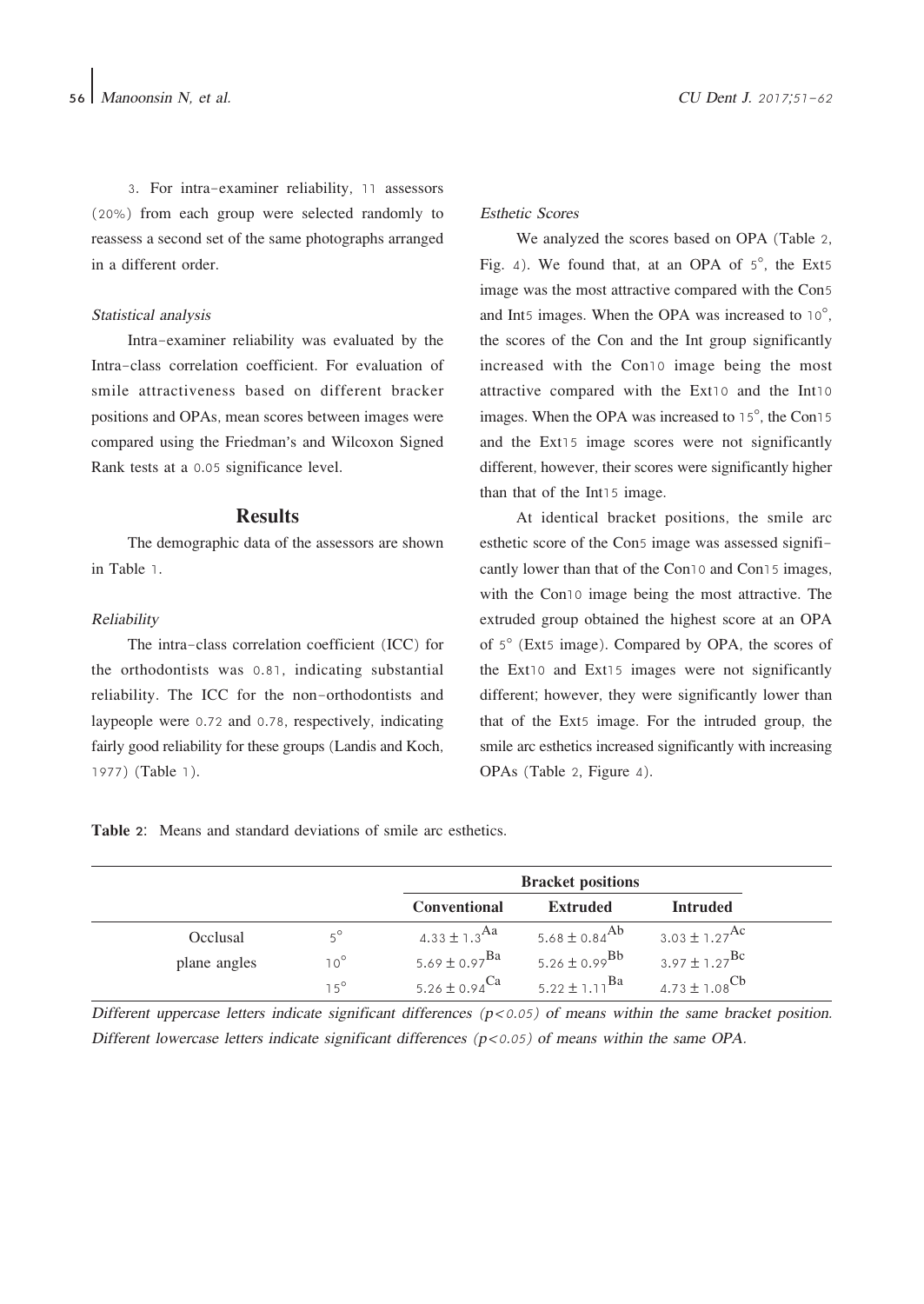

Figure 4: Smile arc esthetic scores.

Considering the three groups of assessors, orthodontists, non-orthodontists and laypeople assessed the smile arc esthetics similarly. The exception was for the extruded group at an occlusal plane angle of 15°, orthodontists scored the smile arc esthetics as less attractive than that at 10°, while non-orthodontists and laypeople assessed it as more attractive (Figure 5).

## **Discussion**

This study evaluated effects of vertical bracket position and occlusal plane angle on smile arc attractiveness. Our findings indicated that vertical bracket position, occlusal plane angle, and the interaction between these two variables affected smile arc esthetic perception.

Our results demonstrated that at an OPA of 5°, the Ext5 image was rated significantly higher compared with the Con5 and the Int5 images. At this angle, the Ext5 image showed an approximately parallel relationship between the maxillary incisal edge curvature and the curvature of the lower lip while the Con5 and the Int5 images demonstrated flat or

reversed smile arcs. At an OPA of 10°, the maxillary anterior tooth display of the three bracket positions increased due to the antero-posterior cant of the occlusal plane. Although the Ext10 image showed a parallel relationship between the lip and incisal edge curvatures, the Con10 image, which showed an almost parallel relationship between the curvatures, was significantly preferred. Finally, at 15°, all bracket positions demonstrated an increased smile arc. The attractiveness of the Con15 and the Ext15 images were not significantly different, however, they were significantly preferred compared with the Int15 image. At this angle, the relationship between the maxillary incisal edge curvature and that of the lower lip of the Con15 image became parallel, while the Ext15 image showed an excessive smile arc. Our results demonstrated that smiles with a close relationship between the maxillary incisal edge curvature and the lower lip curvature had high esthetic scores. However, the degree of the parallelism of these two curvatures that would make the most pleasing smile should be evaluated in further studies.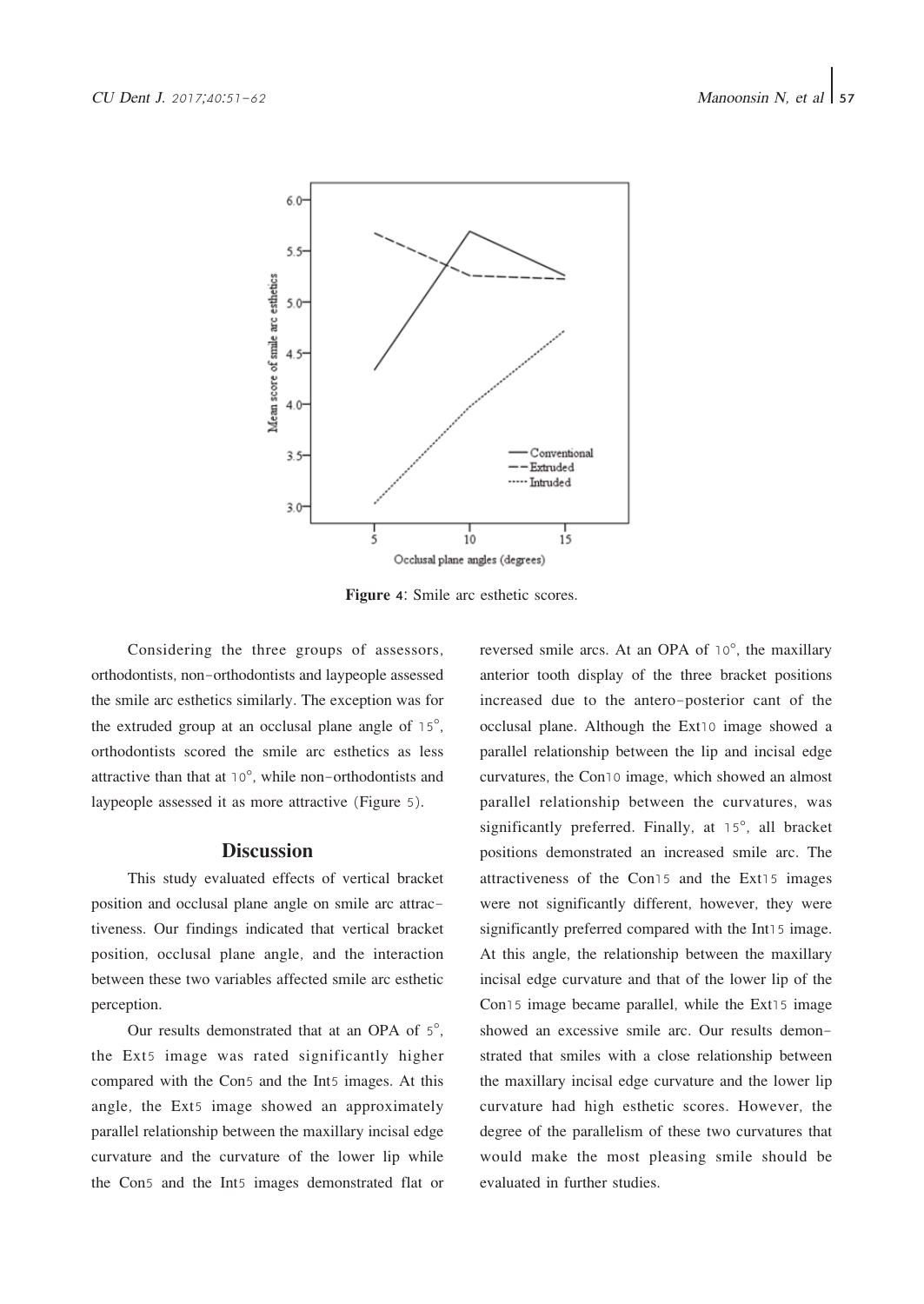When evaluating bracket position, although the Con10 image was most pleasing, it did not represent the most consonant smile arc which was presented in the Con15 image. The Ext5 image, which demonstrated an almost parallel relationship between the two curvatures, was the most attractive compared with the Ext10 and Ext15 images. At higher angles, the smile arc of the Ext10 and Ext15 images were assessed as less attractive than at an OPA of 5°, even though they were more curved compared with the Ext5 image. These results agree with those of Wong et al., which found that at higher angles, the curve of the incisal edges tends to display excessive curvature (Wong et al., 2005). Our findings suggest that extruding the maxillary incisors may not enhance the attractiveness of a smile with a normal or high antero-posterior cant of the maxilla. The smile arcs resulted from the intruded group appeared to be flatter than the other groups and their smile arc esthetic scores were significantly lower than the other bracket positions at all OPAs. However, the intruded group displayed a greater smile arc curvatures with increasing OPAs and the attractiveness of the smiles increased almost linearly from an OPA of 5 to 15°. Our results in the intruded group agree with previous studies that demonstrated that increasing the cant of the maxillary occlusal plane to the Frankfort horizontal plane in the natural head position increases maxillary anterior tooth display and improves smile arc consonance (Ackerman and Ackerman, 2002; Grover et al., 2015). Thus, intruding the maxillary anterior teeth may not be as deleterious to smile appearance as previously believed. A previous study showed that, although orthodontic treatment results in incisal edge flattening, it does not lead to a non-consonant smile (Wong et al., 2005). This can be explained by the anteroposterior cant of the occlusal plane that masks the appearance of a flat or reversed smile arc. Therefore,

greater anterior canting results in greater smile arc consonance. Kattadiyil et al. also reported that the esthetic preference for the maxillary occlusal plane is influenced by the viewing angle, with views at  $0^{\circ}$  and 10° above the occlusal plane being preferred to 10° below the occlusal plane (Kattadiyil et al., 2012). In our study, increasing the viewing angle increased the attractiveness of the smile arcs in only the intruded group.

When the combination of bracket positions and OPAs was considered, among the nine smiles, the Con10 and the Ext5 images were rated as the most attractive. These two smiles had their maxillary incisal edge curvature almost parallel to that of the lower lip. A higher canting of the maxillary occlusal plane may create an excessive smile arc (the Con15, Ext10 and Ext15 images) with decreased attractiveness. These results agree with those of a previous study (Batwa et al., 2012), which found that neither dentists nor patients tolerated smile arcs obtained from extreme OPA deviations. The least attractive smile was the reversed smile arc of the Int5 image, which agrees with previous studies of smile arcs as perceived by various groups of assessors (Tjan et al., 1984; Parekh et al., 2006; Parekh et al., 2007; Ker et al., 2008; Springer et al., 2011; Badran and Mustafa, 2013).

The intra-class correlation coefficients of the non-orthodontists and laypeople in our study were similar to that in a previous study (Batwa et al., 2012). We evaluated two factors: bracket position and OPA, however, in a previous study (Batwa et al., 2012) only the OPA was varied, which may make it easier for assessors to assess one feature of the smile. The intraclass correlation in our study was higher compared with those of two previous studies (Parekh et al., 2007; Badran and Mustafa, 2013). Our findings indicated that the laypeople  $(ICC = 0.78)$  were more reliable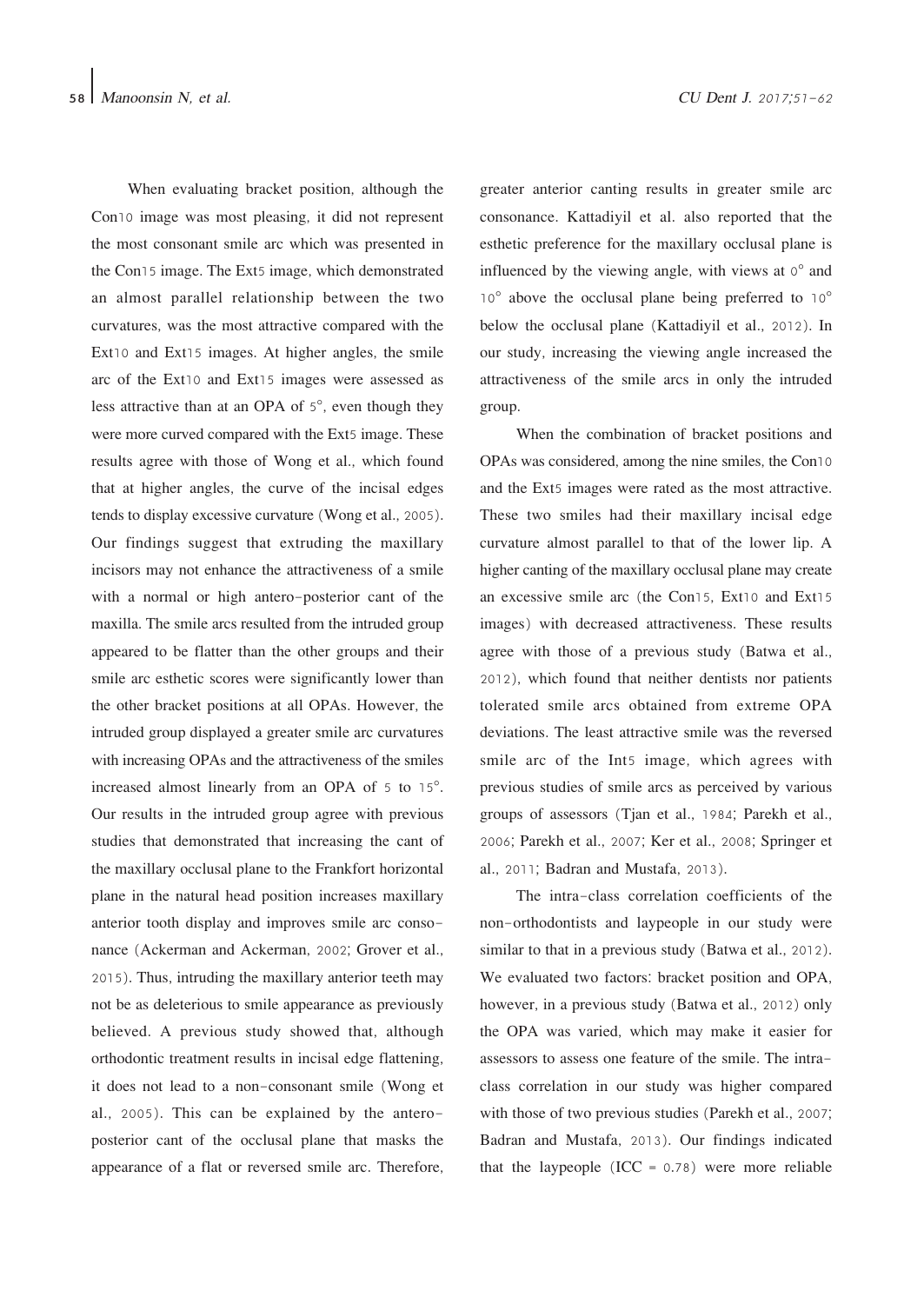compared with the non-orthodontists  $(ICC = 0.72)$ corresponding with previous studies (Parekh et al., 2006; Batwa et al., 2012). Interestingly, dentists would be expected to be more objective in their judgment. This finding may be because dentists' concentration on specific features might complicate their smile assessment because there are too many features to consider (Batwa et al., 2012) and the laypeople might assess the smiles with the same score if the photographs had only small differences that were not apparent to them.

A strength of the current study was how the smile arcs at various occlusal planes were created. Unlike most studies that digitally altered the tooth position (Parekh et al., 2006; Springer et al., 2011; Ioi et al., 2013; Machado et al., 2013), our study obtained the smiles by taking photographs of artificial teeth at specific antero-posterior tilts of the occlusal plane. The computer software was used to morph the images of the artificial teeth into the lip frame and replace the color of the artificial teeth and wax with the color of the model's teeth and gingivae. This results in a more realistic perspective of the position of the teeth compared with photographs that are obtained by digitally altering tooth position.

We used OPAs of 5, 10 and 15<sup>°</sup> to the true horizontal based on the findings of previous studies. Lundström and Lundström reported that the Sella-Nasion (SN) plane, in a natural head position, averages 4° to the true horizontal (Lundstrom and Lundstrom, 1992). Steiner showed that the angle between the occlusal plane and the SN plane is  $14 \pm$ 2.5° (Steiner, 1959). This suggests that, on average, the occlusal plane is  $10^{\circ}$ ±2.5° to the true horizontal. Previous studies (Solow and Tallgren, 1971; Graber et al., 2012; Kattadiyil et al., 2012) also revealed that the average angle between the Frankfort horizontal plane and the occlusal plane is approximately 10°. A range

of 5-15° was used to ensure that 2 standard deviations were covered on both sides of the mean. Our findings were in the condition that the maxillary anterior teeth were seen from a view that was parallel to the true horizontal.

In present study, the lip frame used for all three OPAs was taken at a natural head position, assuming that the occlusal plane was 10° to the true horizontal. This was to control factors other than the tested determinants that could affect the smile attractiveness evaluation. However, the appearance of the lip frames changes with different viewing angles. Using the same lip frame for all OPAs, the smiles obtained may not represent the exact relationships between the lips and teeth. Moreover, the lip frame was captured from a female Asian smile, which may limit our results to this sex and ethnicity. Furthermore, the assessors were randomly selected from Asian individuals, thus, these findings may not translate to patients of other ethnicities. Lastly, the socioeconomic status of the assessors was not considered, which may be another limitation of our study.

In the pre-adjusted bracket system, the vertical bracket position on the tooth surface can alter the inclination exerted on the tooth. This is a result of the altered surface curvature observed at each vertical position. When the inclination of the anterior teeth altered, the clinical crown length observed from the frontal view was also modified. Although the alterations of the inclination and the clinical crown length resulted from different vertical bracket positions are small, they may affect the perception of smile esthetics. In our study, the clinical crown length of the maxillary anterior teeth was manipulated to be equal among the three vertical bracket positions to control the confounding factor that may affect the perception of smile esthetics and resulted in some weaknesses to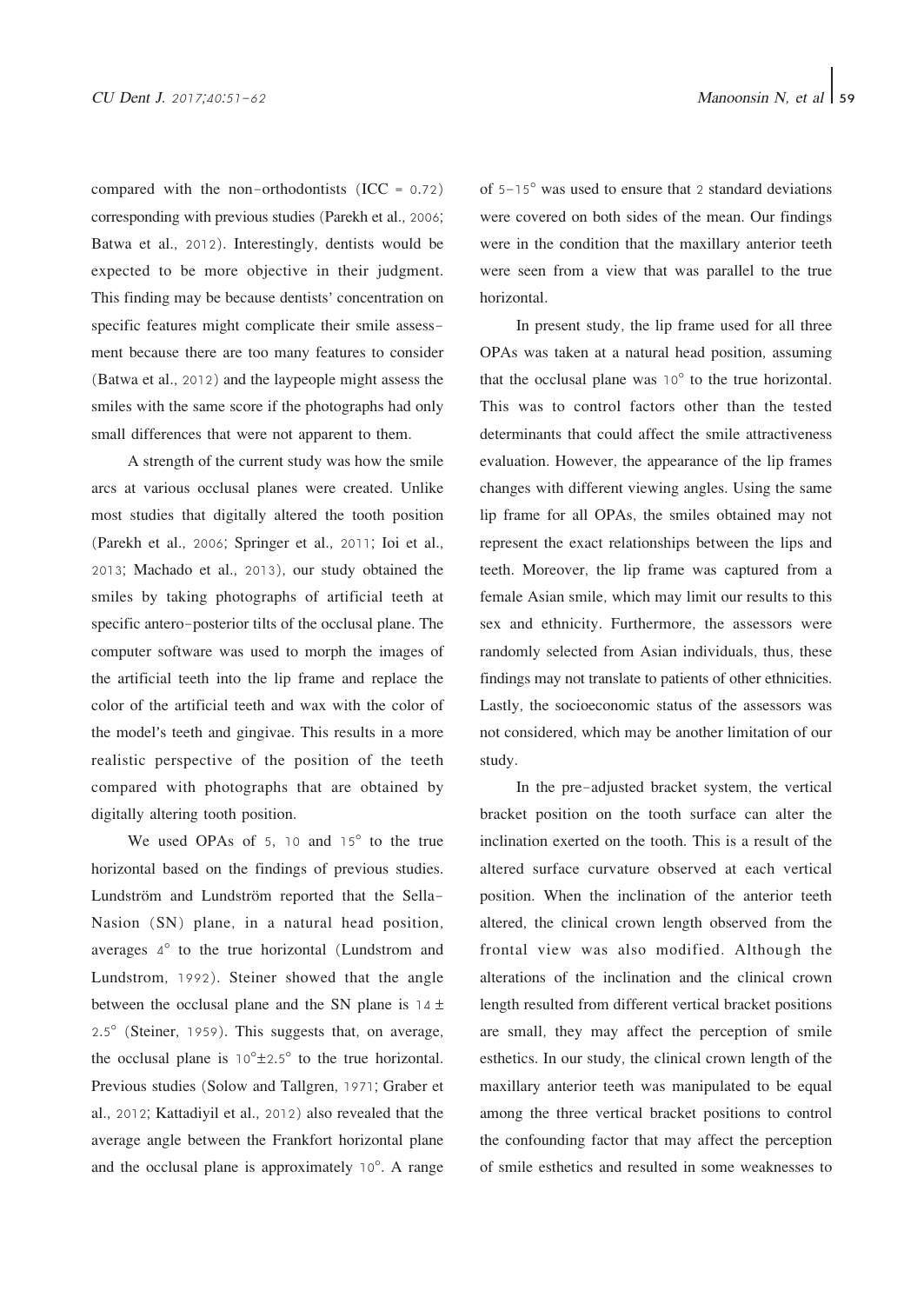our study.

Another limitation of the present study was that the gingival display among the nine smiles was different and may affect the perception of smile arc esthetics. The assessors may not judging only the vertical position of the teeth, but also the amount of gingival display. However, the modification of the gingival display is unavoidable if the confounding factor, i.e., the clinical crown height needs to be controlled. In our study, the amount of upper gingival display at the anterior and posterior teeth was modified as a result of different occlusal plane angles and our attempt to control the clinical crown height of the dentition. Moreover, previous study on the perception of smile esthetics of the cropped images showing only the altered gingival margin arrangement demonstrated that no statistical difference was found among all smiles, suggesting that gingival margins play only a small role in the overall perception of smile esthetics (Machado et al., 2013). The findings are supported by literature reporting large thresholds for gingival margin discrepancies (Kokich et al., 1999; Kokich et al., 2006; Ker et al., 2008). The clinical implications of our results are that smile arc esthetics does not depend solely on the bracket position; the OPA plays an important role as well. At an average OPA, the smile arc obtained by bracket position according to a guideline based on tooth measurement resulted in the most attractive smile compared with that obtained by bracket positions aimed to extrude and intrude the maxillary incisors. Extruding the maxillary incisors to accentuate the smile arc, the extruded group, was rated as most attractive at a low OPA (5°) and its attractiveness decreased with increasing OPAs. Thus, accentuation of the smile arc is not an absolute indication of maximum esthetics for most patients; however, it is likely to benefit those with a low OPA rather than a normal or high angle. In contrast, the bracket position intended to intrude the maxillary incisors, which resulted in a flat or reversed smile arc at a normal and low OPAs, can be used in patients with a high OPA because increasing the anteroposterior canting of the occlusal plane masks the appearance of a flat or reversed smile arc.

## **Conclusions**

Vertical bracket position and OPA affected smile arc esthetics. At an average OPA, the smile arc obtained by placing brackets based on tooth measurement resulted in the most attractive smile arc compared with that obtained by bracket positions aimed to extrude or intrude the maxillary incisors. Extruding the maxillary incisors may be advantageous to patients with a low OPA rather than a normal or high OPA, while intruding the maxillary incisors may be used in patients with a high OPA without showing a flat or reversed smile arcs.

## Acknowledgements

The study was supported by Faculty Research Grant (DRF 59006), Faculty of Dentistry, Chulalongkorn University. We are grateful to Prof. Martin Tyas, Dr. Kevin Tompkins, and Mr. Ruben Pauwels for their valuable suggestions on the manuscript. The authors do not have any financial interest in the companies whose materials are included in this study.

## References

- Ackerman JL, Ackerman MB, Brensinger CM, Landis JR. A morphometric analysis of the posed smile. Clin Orthod Res. 1998;1:2-11.
- Ackerman MB, Ackerman JL. Smile analysis and design in the digital era. J Clin Orthod. 2002;36:221-36.
- Badran SA, Mustafa M. A comparison between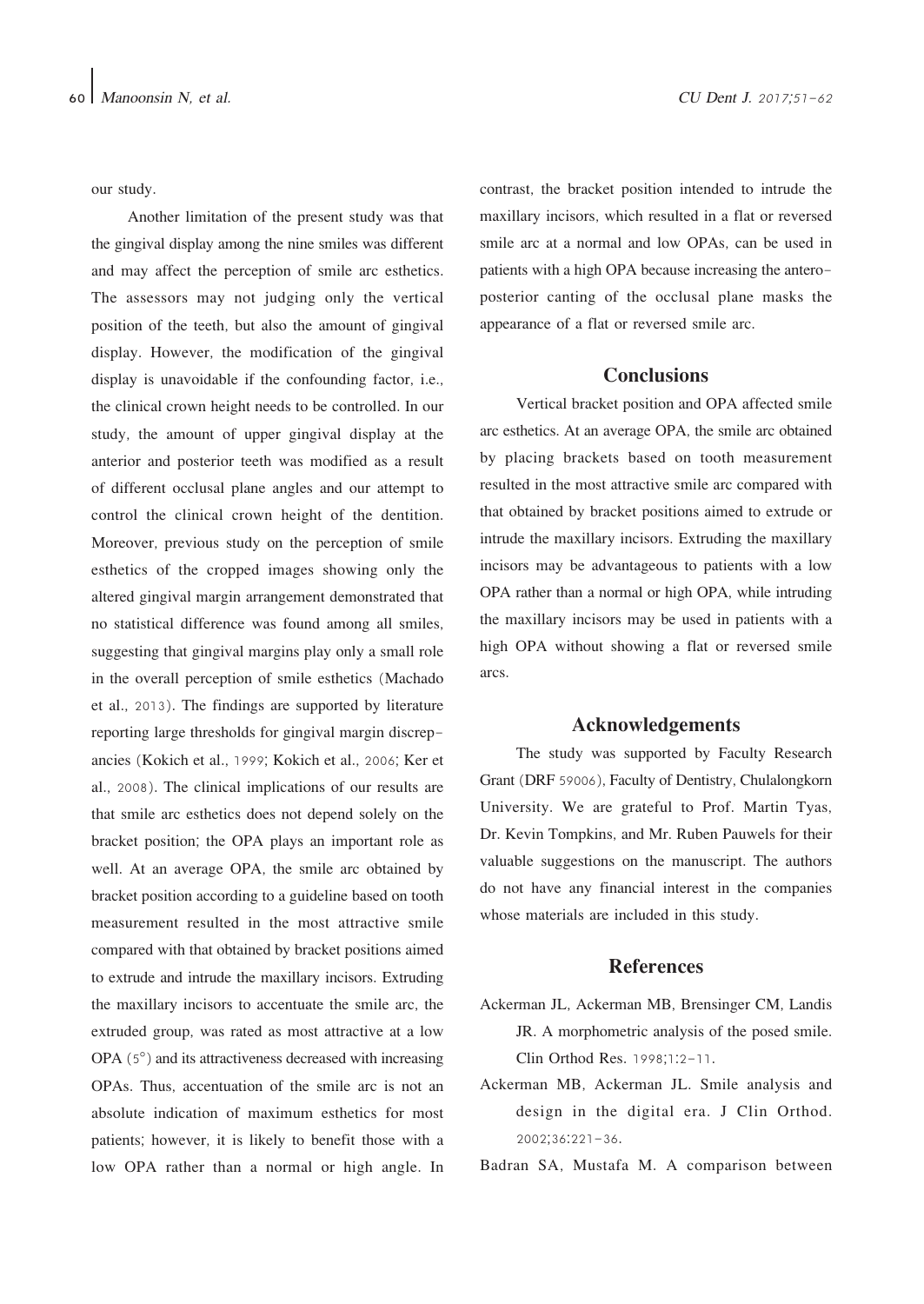laypeople and orthodontists in evaluating the effect of buccal corridor and smile arc on smile esthetics. J World Fed Orthod. 2013;2:e123-e6.

- Batwa W, Hunt NP, Petrie A, Gill D. Effect of occlusal plane on smile attractiveness. Angle Orthod. 2012;82:218-23.
- Downs WB. Variations In facial relationship: their significance in treatment and prognosis. Angle Orthod. 1949;19:145-55.
- Graber LW, Vanarsdall Jr RL, Vig KWL. Standard edgewise: Tweed-Merifield philosophy, diagnosis, treatment planning, and force system In: John D, Kristin H, Joslyn D, editors. Orthodontics current principles and techniques.  $5<sup>th</sup>$  ed. USA: Elsevier Health Sciences; 2012. p. 529-59.
- Grover N, Kapoor D, Verma S, Bharadwaj P. Smile analysis in different facial patterns and its correlation with underlying hard tissues. Prog Orthod. 2015;16:1-13.
- Hilgers JJ, Farzin-Nia F. The asymmetrical "T" archwire. J Clin Orthod. 1992;26:81-6.
- Ioi H, Kang S, Shimomura T, Kim SS, Park SB, Son WS, et al. Effects of vertical positions of anterior teeth on smile esthetics in Japanese and korean orthodontists and orthodontic patients. J Esthet Restor Dent. 2013;25:274-82.
- Kattadiyil MT, Goodacre CJ, Naylor WP, Maveli TC. Esthetic smile preferences and the orientation of the maxillary occlusal plane. J Prosthet Dent. 2012;108:354-61.
- Ker AJ, Chan R, Fields HW, Beck M, Rosenstiel S. Esthetics and smile characteristics from the layperson's perspective: a computer-based survey study. J Am Dent Assoc. 2008;139: 1318-27.
- Kokich VO, Kokich VG, Kiyak HA. Perceptions of dental professionals and laypersons to altered

dental esthetics: asymmetric and symmetric situations. Am J Orthod Dentofacial Orthop. 2006;130:141-51.

- Kokich VO, Jr., Kiyak HA, Shapiro PA. Comparing the perception of dentists and lay people to altered dental esthetics. J Esthet Dent. 1999;11:  $311 - 24.$
- Landis JR, Koch GG. The measurement of observer agreement for categorical data. Biometrics. 1977;33:159-74.
- Lundstrom F, Lundstrom A. Natural head position as a basis for cephalometric analysis. Am J Orthod Dentofacial Orthop. 1992;101:244-7.
- Machado AW, McComb RW, Moon W, Gandini LG, Jr. Influence of the vertical position of maxillary central incisors on the perception of smile esthetics among orthodontists and laypersons. J Esthet Restor Dent. 2013;25:392-401.
- Parekh S, Fields HW, Beck FM, Rosenstiel SF. The acceptability of variations in smile arc and buccal corridor space. Orthod Craniofacial Res. 2007;10:15-21.
- Parekh SM, Fields HW, Beck M, Rosenstiel S. Attractiveness of variations in the smile arc and buccal corridor space as judged by orthodontists and laymen. Angle Orthod. 2006;76:557-63.
- Pitts TR. Begin with the end in mind: bracket placement and early elastics protocols for smile arc protection. Clin Impres. 2009;17:4-13.
- Sabri R. The eight components of a balanced smile. J Clin Orthod. 2005;39:155-67.
- Sarver DM. The importance of incisor positioning in the esthetic smile: the smile arc. Am J Orthod Dentofacial Orthop. 2001;120:98-111.
- Solow B, Tallgren A. Natural head position in standing subjects. Acta Odontol Scand. 1971;29:591-607.

Springer NC, Chang C, Fields HW, Beck FM, Firestone